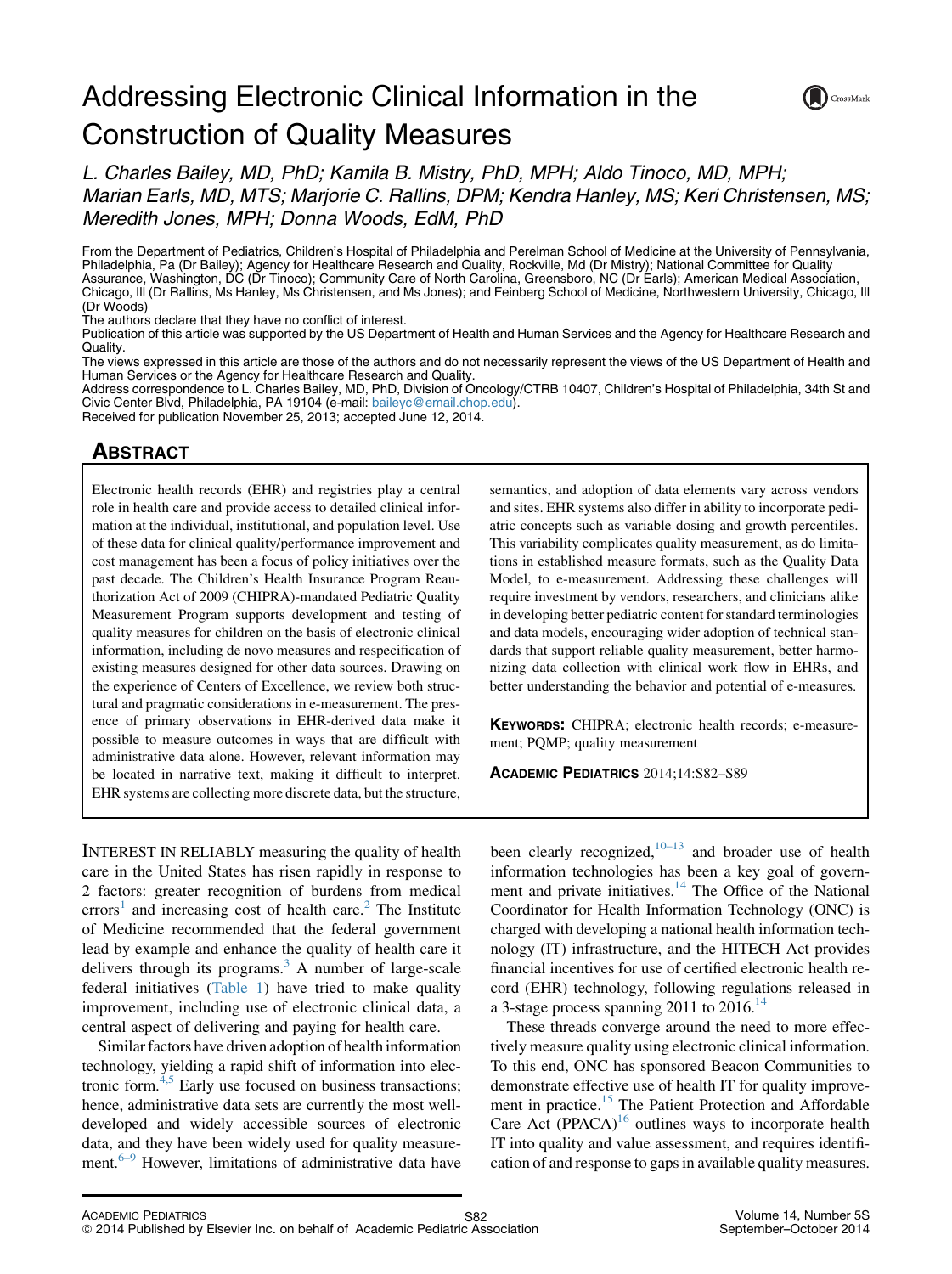#### <span id="page-1-0"></span>Table 1. Examples of Key Federal Health IT Quality Measurement and Improvement Initiatives

| Legislation                                                                          | <b>Quality-Related Focus Areas</b>                                                                                                                                                                                                                                   |
|--------------------------------------------------------------------------------------|----------------------------------------------------------------------------------------------------------------------------------------------------------------------------------------------------------------------------------------------------------------------|
| ARRA-American Recovery and<br>Reinvestment Act of 2009                               | Supported research into more effective use of electronic clinical information.<br>• Agency for Healthcare Research and Quality PROSPECT, SHARP, and Enhanced<br>Registries programs.<br>• National Institutes of Health Research and Research Infrastructure grants. |
| HITECH-Health Information Technology<br>for Economic and Clinical Health Act of 2009 | CMS Medicare and Medicaid EHR Incentive Programs.<br>• Providers to receive financial incentives to adopt and "meaningfully use" certified<br>EHR technology.                                                                                                        |
| CHIPRA—Children's Health Insurance<br>Program Reauthorization Act of 2009            | Model Children's EHR format.<br>• Minimum set of data elements and applicable data standards that can be used as a<br>blueprint for EHR developers.                                                                                                                  |
|                                                                                      | CHIPRA Quality Demonstration Grant Program.<br>• Evaluation of state-level efforts in implementing health IT to improve children's quality<br>of care.                                                                                                               |
|                                                                                      | CHIPRA Pediatric Quality Measures Program.<br>• Development of new e-measures by the PQMP Centers of Excellence.                                                                                                                                                     |
| PPACA-Patient Protection and Affordable<br>Care Act of 2010                          | Value-based Purchasing Program and the Physician Quality Reporting System.<br>• Integrates existing Physician Quality Reporting System and Medicare/Medicaid EHR<br>Incentive Program into VBP.                                                                      |
|                                                                                      | • Payments to providers will be adjusted on the basis of performance on selected<br>EHR-enabled quality measures.                                                                                                                                                    |
|                                                                                      | Patient-Centered Outcomes Research Institute<br>• Focus on investigation of clinical outcomes with important impact on patients'<br>health.                                                                                                                          |

Against this public policy background, the medical and research communities have undertaken major efforts to better utilize clinical information systems. The Learning Health System model articulated by the Institute of Medi- $\text{cine}^{17}$  expresses the ethical imperative that health systems uphold patients' trust by committing to continuous improvement through data integration, quality measurement, and clinical decision support. From an economic perspective, the shift of risk to health systems through tying of reimbursement to achieving quality goals provides additional concrete incentive to use available resources to improve care. Accountable Care Organizations (ACO) are a step further down this path, as capitation increases the need for health systems to provide efficient and effective care.<sup>[18](#page-7-0)</sup> These models imply a fundamental shift in strategy, from reactive minimization of complications to proactive maximization of outcomes. Both the Agency for Healthcare Research and Quality  $(AHRQ)^{19}$  and the Patient-Centered Outcomes Research Institute<sup>[20](#page-7-0)</sup> support applied research to improve our capacity to make this transition.

Consistent with overall health care utilization, early work has focused on adults, while pediatric quality measurement has evolved more slowly. This reflects not only a limited ability to reuse adult concepts such as mortality-based measures or acute readmissions in pediat- $\arccos^{21}$  $\arccos^{21}$  $\arccos^{21}$  (though these remain important measures in specific populations), but also significant differences in quality goals.[22](#page-7-0) Measures for avoidance of unneeded care, more than reduction of morbidity from chronic conditions, play a larger part in pediatric quality assessment. Wellchild care addresses preventive measures and normal growth and development, yielding long-term gains by reducing later morbidity. These factors, among others, have sharply limited the utility of claims data for pediatric quality measurement. EHRs' ability to manage pediatric

information has also been limited.<sup>[23,24](#page-7-0)</sup> For example, conditions such as obesity and hypertension are based on growth-specific thresholds in children; some EHRs cannot use percentiles rather than absolute values. Pediatric concepts are also underrepresented in standard terminologies that underlie electronic clinical information. This has led pediatric groups to create domain-specific vocabularies and has catalyzed formation of the Pediatric Terminologies Project<sup>[25](#page-7-0)</sup> to systematically review core areas of child health, develop harmonized terminologies, and integrate the results back into community-wide standard terminologies. Nonetheless, defining and measuring quality of care for children has proven difficult.

Responding to these needs, the Children's Health Insurance Program Reauthorization Act (CHIPRA) of 2009 also includes health IT provisions. It calls for development of a "model children's EHR format," containing child-specific data elements and functionality to support modules tailored to children's health. CHIPRA also established the Quality Demonstration Grant Program, a pediatric state-level analog to ONC's Beacon Communities effort. Finally, it mandated creation of a Pediatric Quality Measures Program (PQMP), whose Centers of Excellence are charged with creating innovative measures of pediatric care.<sup>[26](#page-7-0)</sup>

### **DEVELOPING PEDIATRIC MEASURES USING ELECTRONIC CLINICAL INFORMATION**

The expansion of machine-readable health information provides new opportunities for quality measurement ([Table 2](#page-2-0)). By increasing computable data, it permits better detection of clinically important population-level variations, through deeper sampling or even direct measurement of entire populations. $27$  Greater ability to collect and share data also enables more timely measure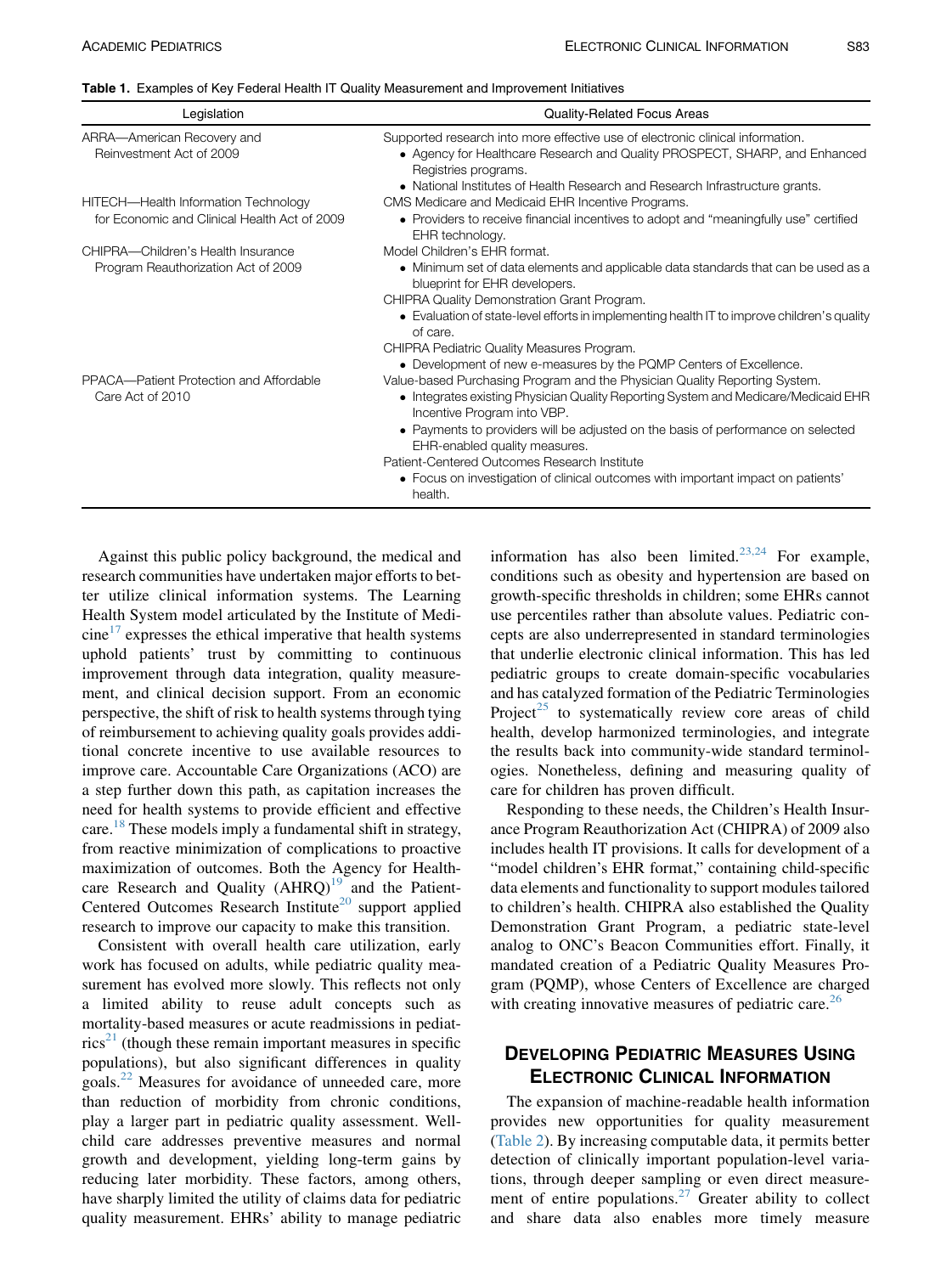| Factor                            | Opportunities                                                                                                                                                                                     | Challenges                                                                                                                                                                                                                       |
|-----------------------------------|---------------------------------------------------------------------------------------------------------------------------------------------------------------------------------------------------|----------------------------------------------------------------------------------------------------------------------------------------------------------------------------------------------------------------------------------|
| Population scale                  | • Larger population size than chart abstraction.                                                                                                                                                  | • Robust automated specifications required.                                                                                                                                                                                      |
|                                   | • Broad representation of health system population allows<br>detection of rare variations.                                                                                                        | • Measures must account for population variation.                                                                                                                                                                                |
| Data types                        | • Direct clinical observations (eg, blood pressure).<br>• Clinical reasoning directly available.                                                                                                  | • Standards less developed for primary clinical observations<br>and patient-reported data.                                                                                                                                       |
|                                   | • Patient-reported data.                                                                                                                                                                          | • Limited pediatric content of standardized terminologies.<br>• Pediatric criteria may be age or growth dependent (eq.<br>dosing, growth percentiles).<br>• Semantics of data may differ across data sets.                       |
| Data structure                    | • Many structured observations available.<br>• Distinction between clinical and billing data apparent.                                                                                            | • Significant portion of record is unstructured (eg, narrative<br>text).<br>• Vendor- and site-specific data models affect generality<br>and comparison of measures.                                                             |
| Data capture                      | • Comprehensive clinical record allows better identification<br>of measure exclusions.<br>• Rapid data extraction and exchange possible.<br>• Timely reevaluation of measures supports population | • Use of structured data elements varies across vendors and<br>sites.<br>• Gaps in out-of-network care.<br>• EHR user interface design limits opportunities to capture                                                           |
|                                   | surveillance or change assessment.                                                                                                                                                                | structured data.                                                                                                                                                                                                                 |
| Integration with<br>clinical care | • Data recorded at point of care.<br>• Timeliness and data model provide shorter path to clinical<br>work flows and OI.<br>• Potential exists for point-of-care decision support.                 | • Clinical workflows reliant on narrative documentation.<br>• Limited user capacity to provide separate information for<br>quality measurement.                                                                                  |
| Measure<br>specification          | • Potential to take advantage of richer data types and scope<br>than administrative data.                                                                                                         | • Mapping of some constructs in standard measure formats<br>(eg, QDM) to EHR data model unclear.<br>• Specification formats undergoing rapid evolution.<br>• Limited experience with operating characteristics of<br>e-measures. |

<span id="page-2-0"></span>Table 2. Key Factors Affecting Quality Measurement Based on Electronic Clinical Information

EHR indicates electronic health record; QI, quality improvement; and QDM, National Quality Forum Quality Data Model.

evaluation. The ideal is near-real-time assessment of outcomes, such as disease outbreaks or increased risk of treatment complications associated with other data (eg, pharmacogenomics testing) known about a patient, with results fed back to the point of care to quickly respond to population changes or patient-specific needs. Clinical data sets also allow direct assessment of primary data, such as physiologic or laboratory results, that are absent or only indirectly reflected in administrative data, support-ing better outcome- rather than process-based measures.<sup>[28](#page-7-0)</sup> Fine-grained clinical information supports more accurate construction of episodes spanning related encounters, $29$ for better longitudinal measurement of quality. EHRs are not the sole source of such information; clinical registries can provide detailed data focused on a particular condi- $\frac{30}{100}$  $\frac{30}{100}$  $\frac{30}{100}$  while patient-reported outcome systems yield direct measurements of functional status and quality of life. $31$  For convenience in discussion, we refer collectively to information derived from these types of sources as electronic clinical information (ECI).

New data domains available in ECI bring new challenges to quality measurement. Chief among these are difficulties in representing clinical concepts. For a measure to scale well, the facts it evaluates must be in computable form. This is best accomplished using structured data with a known value set, such as discrete physical measurements or coded diagnoses. However, EHRs are tailored primarily to clinical work flows; information is often captured as narrative documentation. Differences in writing style, as well as desire to accurately record clinical details or degree of confidence in observations, lead to wide variations in cli-

nicians' expression of a given fact, making automated interpretation difficult. Text mining, via pattern recognition or other natural language processing (NLP), has been both resource-intensive and hard to perform reliably. However, increasing experience and available computing power have yielded better health care–specific NLP systems, such as  $cTAKES^{32}$  $cTAKES^{32}$  $cTAKES^{32}$  and MedLEE,  $33$  especially when interpreting parts of the medical record with structural cues and limited variability (eg, diagnostic reports). Although site-specific practice<sup>[34](#page-7-0)</sup> and abbreviation<sup>[35](#page-7-0)</sup> remain significant barriers, decision support systems incorporating NLP have performed similarly to human review in identi-fying fractures from CT reports<sup>[36](#page-7-0)</sup> and asthma in young children, $37$  and pilot quality measures based on NLP have shown promise. $33,38$ 

The alternative to NLP is the shifting of critical facts into structured data. Although the conceptual advantages are clear, several problems arise in practice. Besides clinicians' cultural reliance on narrative, structured documentation can be inhibited by the EHR's user interface<sup>39</sup>: extensive use of drop-down lists or check boxes can make documentation inefficient and imprecise, creating pressure to develop workarounds. Where structured data entry is deployed, the priority is often adapting the EHR to existing local practice, resulting in vendor- or sitespecific data models and vocabularies. This has limited impact on local quality measurement, but it makes it difficult to specify measures that can be shared across sites. It is possible to map local terms to standardized terminologies; although this can be resource intensive and prone to local variations, costs are incurred only once when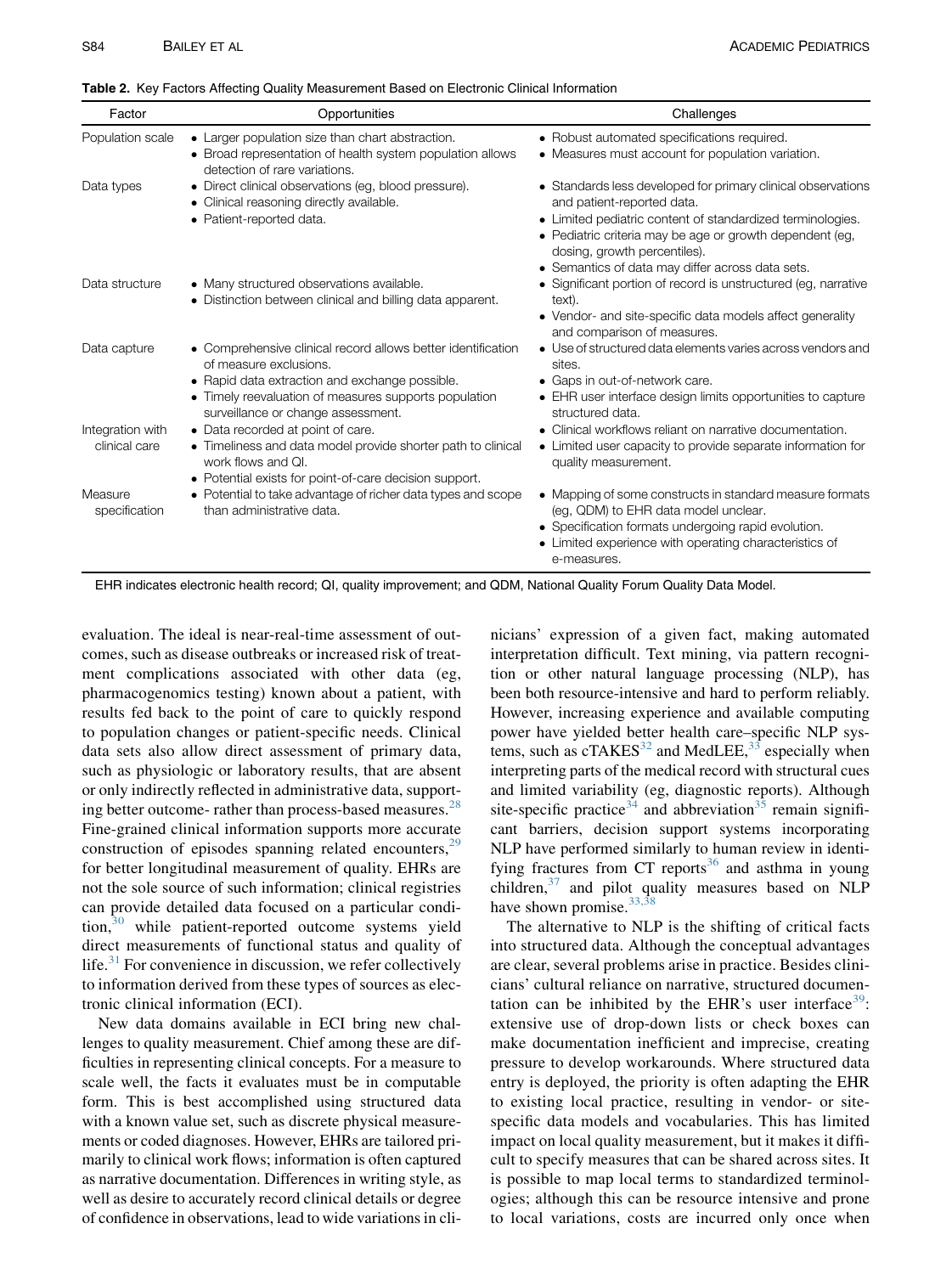constructing the mapping, and transparent mapping allows for better understanding and refinement of results. Over time, however, local variations are best addressed by consensus-driven harmonization and adoption of community-wide standard terminologies<sup>[25](#page-7-0)</sup> and common data elements.

Local data models also create direct barriers to cross-site quality measurement. Different systems may capture a particular observation in different data elements, making it difficult to specify measure components. Additionally, an EHR may contain a discrete data element well adapted to the measure's requirements, but in practice, user interface design or local conventions lead to recording of data elsewhere. Addressing these problems will require consideration of measurement as well as clinical needs; although improving documentation templates to be consistent with pediatric guidelines improves clinical flow, if key data are unstructured, automated review remains difficult. Conversely, quality measures based on ECI will need to incorporate some ability to adapt to local circumstances as a trade-off for more detailed clinical information, recognizing that when the 2 uses collide, clinical work flow is likely to outweigh population management in EHR design for the foreseeable future. This is not new; what differs for e-measures is that specifications must be amenable to automated evaluation, whereas traditional measures have been able to rely on the abstractionist to scan the record broadly and provide a level of interpretation between it and the measure.

Once appropriate data elements, value sets, and population criteria have been identified, a formal specification must be constructed to permit reproducible evaluation and validation (Fig. 1). The intent of the National Quality Forum Quality Data Model (QDM) is to support valid, reliable quality comparisons across organizations. It has been refined extensively over time against administrative and abstraction measures, but the breadth of opportunities for new measurement using ECI have exceeded the expressive capacity of the QDM. $40$  Unambiguously expressing some aspects of ECI (eg, distinguishing between primary measurement and clinical interpretation) may be harder to represent using the QDM, while some core QDM concepts (eg, diagnosis active at a particular time) may be harder to detect given the variety of potential expressions the concept may have in the EHR. The QDM's focus on unambiguous expression of a concept may also create tension with unstructured data elements in ECI. Recent revisions to the QDM have increased its capacity to express e-measures, and this remains a focus of great interest.

#### **EARLY EXPERIENCE WITH E-MEASURES** IN PQMP

In implementing the CHIPRA-mandated Pediatric Quality Measurement Program, Centers for Medicare & Medicaid Services and AHRQ identified e-measure development as a priority. Although the current state of EHR systems constrains development of robust e-measures, current specifications inform ongoing EHR and measure



Figure 1. Development cycle for e-measures. MU indicates CMS EHR Incentive Program (Meaningful Use); QDM, National Quality Forum Quality Data Model for specification of data elements, constraints, and measure logic; HQMF, HL7 Consortium Health Quality Measurement Format; and MAT, CMS Measure Authoring Tool, which supports definitions conforming to the QDM, and produces either HQMF or human-readable measure specifications.

development, as well as seeding e-measure repositories and reporting requirements. PQMP Centers of Excellence have accumulated experience in developing and testing de novo e-measures or respecifications of existing measures designed for chart review, several aspects of which we summarize here.

## ADHD Measurement at the Pediatric Measurement<br>Center of Excellence (PMCoE)

Attention-deficit/hyperactivity disorder (ADHD) is a prevalent neurobehavioral condition with demonstrated performance and measurement gaps. The 2011 American Academy of Pediatrics (AAP) ADHD Guidelines<sup>[41](#page-7-0)</sup> define a new standard of care for children with ADHD. These provided guidance for measure concepts and specifications developed by a PMCoE Expert Workgroup with broad stakeholder involvement, followed by public review and comment. The quality measure "Accurate Diagnosis of ADHD" was specified as an e-measure for testing by Chicago Pediatric Quality and Safety Consortium (CPQSC) institutions.<sup>[42](#page-7-0)</sup>

A Data Element Table (DET; [Table 3](#page-4-0)) was used to assess the EHR data elements needed for the measure, which was analyzed for feasibility, integrity, and face validity. In 2 settings, paper records are still used for mental health care, including ADHD, so the e-measure was not feasible.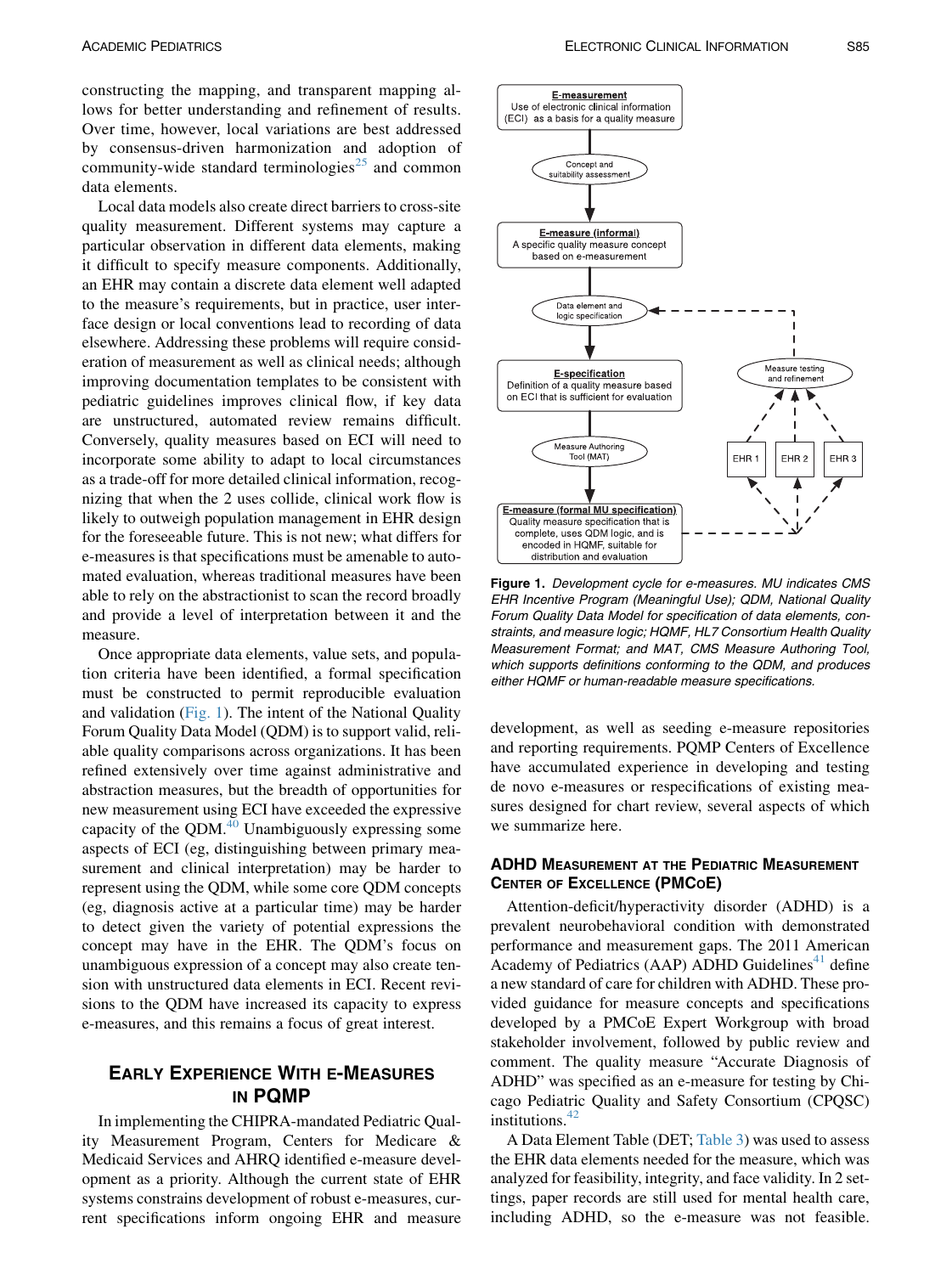#### <span id="page-4-0"></span>Table 3. Data Element Table (DET) Structure\*

| Measure                           | Description                                                                                                                                                                                                                                                 |
|-----------------------------------|-------------------------------------------------------------------------------------------------------------------------------------------------------------------------------------------------------------------------------------------------------------|
| Data element<br>information       | Whether or not the data element is captured in<br>the EHR, the data source application, primary<br>user interface data location, data type, coding<br>system, unit of measure, frequency of<br>collection, and calculability within the<br>measure context. |
| Measure integrity<br>information  | An assessment by the testing site as to the<br>degree the measure, as specified, retains the<br>originally stated intention of the measure.                                                                                                                 |
| Measure validity<br>information   | An assessment by the testing site as to the<br>degree the scores obtained from the<br>measure, as specified, will accurately<br>differentiate quality performance across<br>providers.                                                                      |
| Overall feasibility<br>assessment | • "Feasible. Can do today."<br>$\bullet$ "Feasible with work flow modification/<br>changes to EHR."<br>• "Not feasible. Unable to do today."                                                                                                                |

EHR indicates electronic health record.

\*Content based on Data Element Table Tool, © 2012 American Medical Association.

Another 2 sites (including a public Cook County institution) had EHRs currently able to discretely capture all data elements needed; another site would be able to implement the e-measure with minor work flow modifications.

We found these results encouraging, particularly since the publication of the AAP guideline was so recent. The greatest challenge was variability in documentation of ADHD care (Fig. 2A). This suggests future measures may benefit from structured elements for care of a child with ADHD, such as an "ADHD Assessment Method" element with a menu of options, because this information is often in progress notes now.

#### **ADHD: KEY SUCCESSES AND CHALLENGES** ADHD: KEY SUCCESSES AND CHALLENGES

- *Integration with clinical care*: Adoption of the AAP 2011 guidelines for ADHD in practices using EHRs has been rapid.
- Data structure and Measure Specification: Challenges centered on variable structured representation of data elements addressing behavioral health, complicating measure specification.

#### **ADOLESCENT PREVENTIVE HEALTH MEASUREMENT AT THE** NATIONAL COLLABORATIVE FOR INNOVATION IN QUALITY **MEASUREMENT (NCINQ) CENTER OF EXCELLENCE**

In 2012, the NCINQ developed and tested quality measures for annual adolescent well care (AWC) visits, such as developmental screening and preventive health services (eg, immunization, chlamydia screening, and tobacco avoidance). During field testing, sites provided information about whether data elements identified by NCINQ as necessary to calculate the measures were captured routinely dur-



Figure 2. Examples of e-measurement. (A) Feasibility of e-measures addressing pediatric ADHD at CPSQC institutions. (B) Location of required data for adolescent preventive health quality measures in the EHR of 1 test site. "Discrete data" indicates search of structured data elements; "templated text," pattern matching in clinical notes; and "risk factor addressed," relevant data present in the EHR, whether captured or not by the measure definition. (C) Discordance between primary measurement and diagnosis of obesity in EHRs from 6 pediatric networks.

ing clinical care, as well as the feasibility of automatic extraction. We also assessed the validity of measure results by comparing automated with manual record abstraction. We found that EHR systems contain the structured fields needed for most measures but that variations in clinical documentation affect whether or not these structured fields are used (Fig. 2B). In particular, discrete data elements associated with clinical procedures, such as laboratory testing or medication use, were more likely to be present, while information associated with psychosocial screening or counseling was more likely to be embedded in notes or absent entirely. NCINQ's initial work in adolescent depression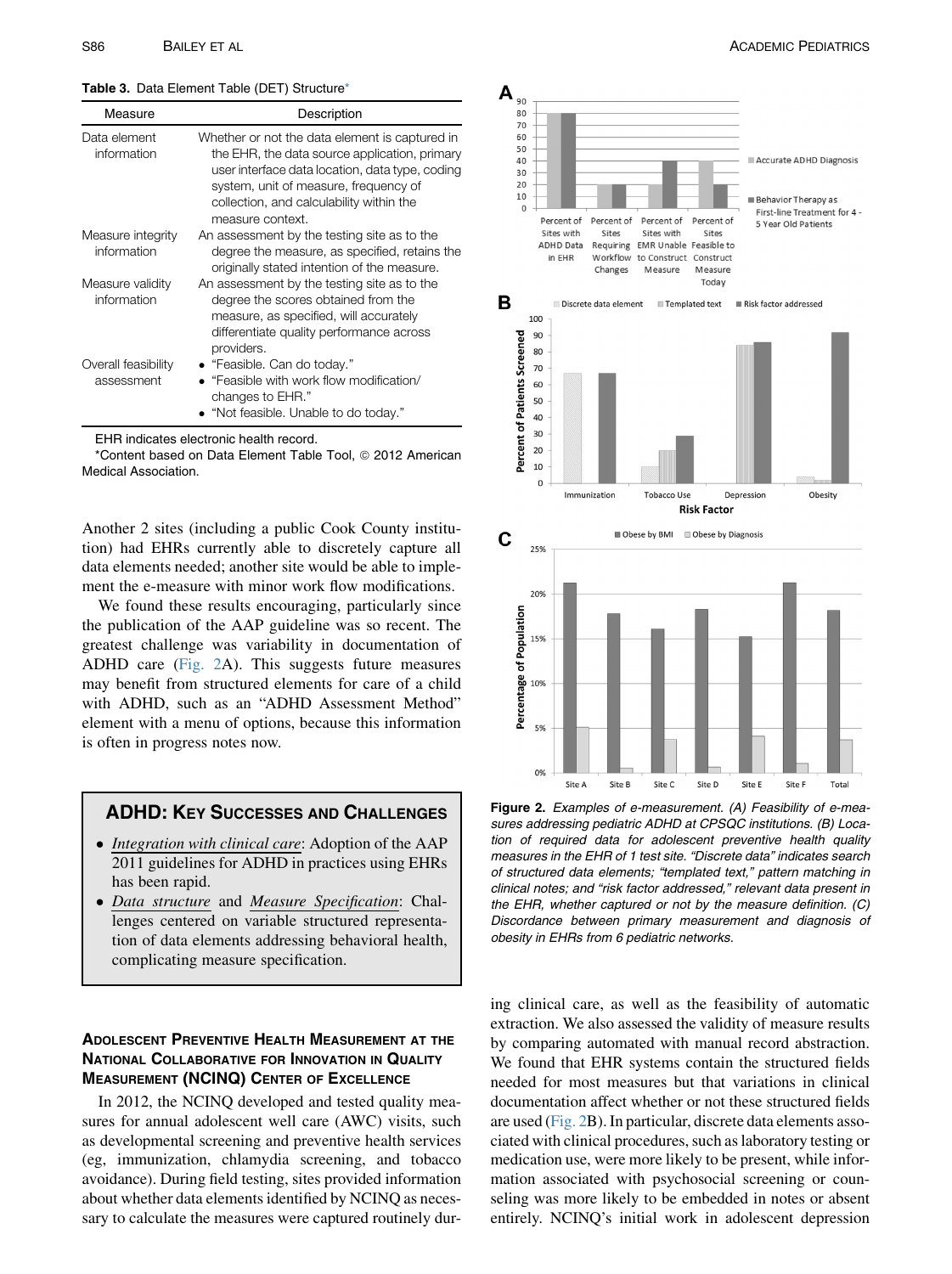#### **ADOLESCENT WELL CARE: KEY SUCCESSES AND CHALLENGES** AND CHALLENGES

- *Data types*: Availability of standardized behavioral instrument results is limited
- Data structure: Structured data elements available for most AWC measures
- Data capture: Use of available structured elements is variable by site and type

management has revealed similar findings. NCINQ is following up these findings to better elucidate the impact of work flow on e-measurement and to identify opportunities to revise work flow and EHR systems to achieve improvements in quality.

### ASSESSING COMMON PEDIATRIC CONDITIONS AT THE CHILDREN'S HOSPITAL OF PHILADELPHIA (CHOP) CENTER OF EXCELLENCE

Because many pediatric conditions use relatively few health care resources per patient but have significant system-wide impact as a result of high prevalence, the CHOP CoE is examining use of ECI to provide more accurate populations for quality measurement. In a study examining data from 6 institutions' EHRs, anthropometric measurements were highly reliable across a cohort of 528,000 children and yielded accurate population estimates of obesity. $27$  However, there was marked discordance between high body mass index percentile and diagnosis of obesity ([Fig. 2](#page-4-0)C), highlighting the value of primary outcome data in e-measures. The study also demonstrated the feasibility of correlating different clinical outcomes in ECI.

To develop better measures of appropriate treatment for otitis media (OM), we are building on prior EHR-based quality improvement interventions.<sup>43</sup> Validation against clinical documentation again highlighted the risks of exclusive reliance on diagnostic coding: over 20% of visits with noted ear problems include a normal ear examination, suggesting use of diagnostic codes for "resolved" or "rule out" evaluations. We also note that detailed ECI supports better specificity of avoidance measures, based on better attribution of suspect interventions to alternate, appropriate

### **COMMON HEALTH CONDITIONS: KEY SUCCESSES AND CHALLENGES**

- SUCCESSES AND CHALLENGES • *Data types*: Primary observation of BMI and ear findings are more accurate than diagnoses of these common conditions
- Population scale: EHR dataset allows detection of rare interactions with obesity
- Data structure: Significant OM-related assessment information in narrative notes
- Measure specification: Episode-based measures may be better for measuring aspects of care for chronic conditions

indications (eg, antibiotic prescribed not for nonacute OM but for pharyngitis). It also allows construction of OMrelated episodes of care using several source data types, and consequent measurement across a disease episode rather than a single encounter. The trade-off for these more accurate measures is more complex specifications; current work centers on producing measures using both administrative and clinical data to appropriately balance these considerations. Until improvements in sharing of ECI permit routinely replicating cross-institution measurement from clinical data, we expect that use of complementary measures will be necessary for large-scale assessment of health care delivery.

Although we focus here on the PQMP's valuable role as incubator for e-measures against rapidly evolving infrastructure and policy requirements, it is important to note similar activity in other contexts. In addition to work de novo in Beacon Communities, ONC is supporting respecification of a number of pediatric preventive-care measures for EHRs. Regional cooperative groups, such as the Community Care of North Carolina (CCNC) network, which includes more than 95% of that state's primary care practices, provide another example. Using administrative data currently, and wider clinical information as the state HIE develops, CCNC Pediatrics is developing e-measures in priority areas that with elements of the CHIPRA model pediatric EHR format and are consistent with CMS Meaningful Use principles. Their goal is to support real-time review for quality improvement on their complete population, regardless of payer.

#### **REQUIREMENTS FOR E-MEASUREMENT OPTIMIZATION**

Early experience with e-measurement highlights the potential of new opportunities based on population scale, accuracy, rich clinical data, adaptability to new clinical practices, support for longitudinal evaluation, and close connection to the point of care. However, it has also identified critical limitations in current practice, as vendors, providers, and researchers alike adjust to new systems and learn how to use them to assess quality ([Table 4](#page-6-0)).

The specific changes needed to make a given measure viable will vary; understanding them will require iterative testing of candidate e-measures and revision of underlying data sources. However, important themes have clearly emerged. Improving our understanding of the semantics, or clinical meaning, and operating characteristics, or use in practice, of ECI must remain a focus of research efforts. These will include construction of better pediatric terminologies, development of new data capture methods, including NLP, and better identification of measures that address outcomes most important for patients' health, rather than those most amenable now to measurement. In parallel, EHR vendors and standards organizations need to make systems better able to manage information needed for pediatric quality measurement. This will require better incorporation of core pediatric practices ranging from variable medication dosing to developmental screening.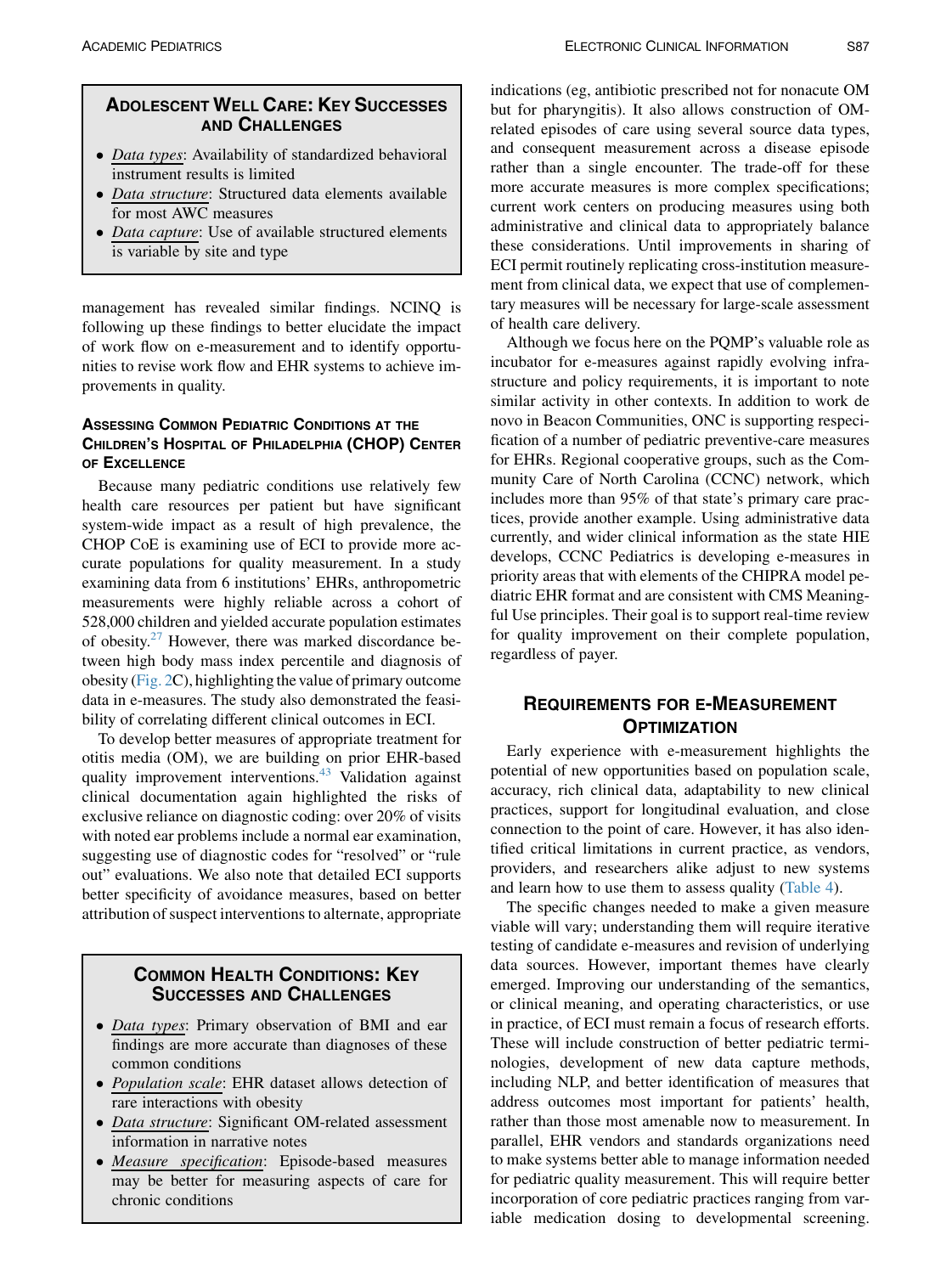#### <span id="page-6-0"></span>Table 4. Requirements for Improving Child Health e-Measurement Capacity

Informatics research

- Refinement of standard terminologies to reflect clinical requirements.
- More accurate concept recognition in narrative and semistructured data (eg, natural language processing).
- Better understanding of usability and work flow factors that determine what is and is not well documented in electronic records.
- Improved translation of quality measurement into practice improvement and decision support.

Health IT policies and vendors

- Broader interoperability of clinical data.
- Greater capacity to incorporate pediatric practice into EHRs (eg, variable dosing, growth measurement).
- Improved usability of EHRs, reducing fragmented and duplicative work flows.
- More efficient use of structured data elements, especially for developmental, psychosocial, and clinical assessments.
- Ability to interact with external systems for quality measurement and decision support.
- Quality measurement science
	- Identification of measures with greatest potential to improve patients' health.
	- Deeper understanding of relationship between ECI data elements and clinical practice.
	- Expansion of quality measure specifications to incorporate ECI data elements and e-measurement algorithms.

Robust integration of data elements and processes for quality measurement into clinical and EHR work flows.

Clinical practice

- Better integration of decision support tools into patient care.
- Improved capture of data to support quality measurement.
- Increasing focus on rapid-cycle change to improve outcomes.
- Closer linkage between system- and population-level measurement and patient care.

IT indicates information technology; EHR, electronic health record; and ECI, electronic clinical information.

Improvements in usability are also needed to support more efficient entry and retrieval of structured data; these must be compatible with clinical work flow to enable adoption. In turn, clinicians and health systems must continue to incorporate practices that support and respond to accurate measurement of outcomes without compromising delivery of care. Their input will also be critical to guide the transition to using clinical information systems as knowledge engines rather than simple data repositories.

The mixture of early successes and roadblocks also creates significant challenges for policy makers as well, given the pressing need to improve both quality and costeffectiveness of the health care enterprise. In the short term, we must focus on balancing integration of EHRs into clinical operations with developing capacity for quality measurement. This will involve making informed choices between meaningful and feasible targets for early measurement, remaining alert to both too-intense focus on current tools, at the risk of suppressing innovation, and too-rapid adoption of new technology, at the risk of creating unintended sources of error. We must also determine where resources should be committed to advance our long-term capability for e-measurement and what standards must be adopted to foster interoperability of data. Evolution of ECI systems will be incremental; therefore, realizing the potential of e-measures will also be a gradual process. The constant goal remains construction of accurate measures capable of regular evaluation against ECI to provide consistent feedback to providers and programs relative to their own previous practice, as well as relative to best practices in the field and for public reporting.

The Children's Hospital of Philadelphia reserves the right to assert commercial rights to software developed as part of prior work by CB for quality improvement related to OM; no current licensing exists, and CB receives

no payment derived from this work. The opinions expressed here are those of the authors and do not represent the views of their institutions or the Agency for Healthcare Research and Quality. The authors declare that they have no conflict of interest.

#### **ACKNOWLEDGMENT**

The authors are supported by Pediatric Quality Measurement Program Center of Excellence grants from the Agency for Healthcare Research and Quality to the Children's Hospital of Philadelphia (C.B.), the National Collaborative for Innovation in Quality Measurement (A.T.), and the Pediatric Measurement Center of Excellence (M.R., K.H., K.C., M.J, D.W.).

- 1. [Kohn LT, Corrigan J, Donaldson MS.](http://refhub.elsevier.com/S1876-2859(14)00215-0/sref1) To Err Is Human: Building a Safer Health System[. Washington, DC: National Academies Press;](http://refhub.elsevier.com/S1876-2859(14)00215-0/sref1) [2000](http://refhub.elsevier.com/S1876-2859(14)00215-0/sref1).
- 2. [Hillestad R, Bigelow J, Bower A, et al. Can electronic medical record](http://refhub.elsevier.com/S1876-2859(14)00215-0/sref2) [systems transform health care? Potential health benefits, savings, and](http://refhub.elsevier.com/S1876-2859(14)00215-0/sref2) costs. [Health Aff \(Millwood\)](http://refhub.elsevier.com/S1876-2859(14)00215-0/sref2). 2005;24:1103–1117.
- 3. Corrigan J, Eden J, Smith BM. [US Institute of Medicine Committee on](http://refhub.elsevier.com/S1876-2859(14)00215-0/sref3) [Enhancing Federal Healthcare Quality Programs. Leadership by](http://refhub.elsevier.com/S1876-2859(14)00215-0/sref3) [Example: Coordinating Government Roles in Improving Health](http://refhub.elsevier.com/S1876-2859(14)00215-0/sref3) Care Quality[. Washington, DC: National Academies Press; 2003.](http://refhub.elsevier.com/S1876-2859(14)00215-0/sref3)
- 4. [Blumenthal D, Glaser JP. Information technology comes to medicine.](http://refhub.elsevier.com/S1876-2859(14)00215-0/sref4) N Engl J Med[. 2007;356:2527–2534](http://refhub.elsevier.com/S1876-2859(14)00215-0/sref4).
- 5. [Conn J. Tipping point. Nation's EHR use tops 50%, stage set for next](http://refhub.elsevier.com/S1876-2859(14)00215-0/sref5) steps. Mod Healthc[. 2013;43:14–15.](http://refhub.elsevier.com/S1876-2859(14)00215-0/sref5)
- 6. [McDonald KM, Romano PS, Geppert J, et al.](http://refhub.elsevier.com/S1876-2859(14)00215-0/sref6a) Measures of Patient [Safety Based on Hospital Administrative Data—The Patient Safety](http://refhub.elsevier.com/S1876-2859(14)00215-0/sref6a) Indicators[. Rockville, Md: Agency for Healthcare Research and](http://refhub.elsevier.com/S1876-2859(14)00215-0/sref6a) [Quality; 2002](http://refhub.elsevier.com/S1876-2859(14)00215-0/sref6a).
- 7. [Quan H, Drosler S, Sundararajan V, et al. Adaptation of AHRQ](http://refhub.elsevier.com/S1876-2859(14)00215-0/sref7a) [patient safety indicators for use in ICD-10 administrative data by an](http://refhub.elsevier.com/S1876-2859(14)00215-0/sref7a) [international consortium. In: Henriksen K, Battles JB, Keyes MA,](http://refhub.elsevier.com/S1876-2859(14)00215-0/sref7a) Grady ML, eds. [Advances in Patient Safety: New Directions and](http://refhub.elsevier.com/S1876-2859(14)00215-0/sref7a) Alternative Approaches[. Vol. 1, Assessment. Rockville, Md: Agency](http://refhub.elsevier.com/S1876-2859(14)00215-0/sref7a) [for Healthcare Research and Quality; 2008.](http://refhub.elsevier.com/S1876-2859(14)00215-0/sref7a)
- 8. [MacTaggart P, Foster A, Markus A. Medicaid Statistical Information](http://refhub.elsevier.com/S1876-2859(14)00215-0/sref6) [System \(MSIS\): a data source for quality reporting for Medicaid and](http://refhub.elsevier.com/S1876-2859(14)00215-0/sref6) [the Children's Health Insurance Program \(CHIP\).](http://refhub.elsevier.com/S1876-2859(14)00215-0/sref6) Perspect Health Inf Manag[. 2011;8:1d](http://refhub.elsevier.com/S1876-2859(14)00215-0/sref6).